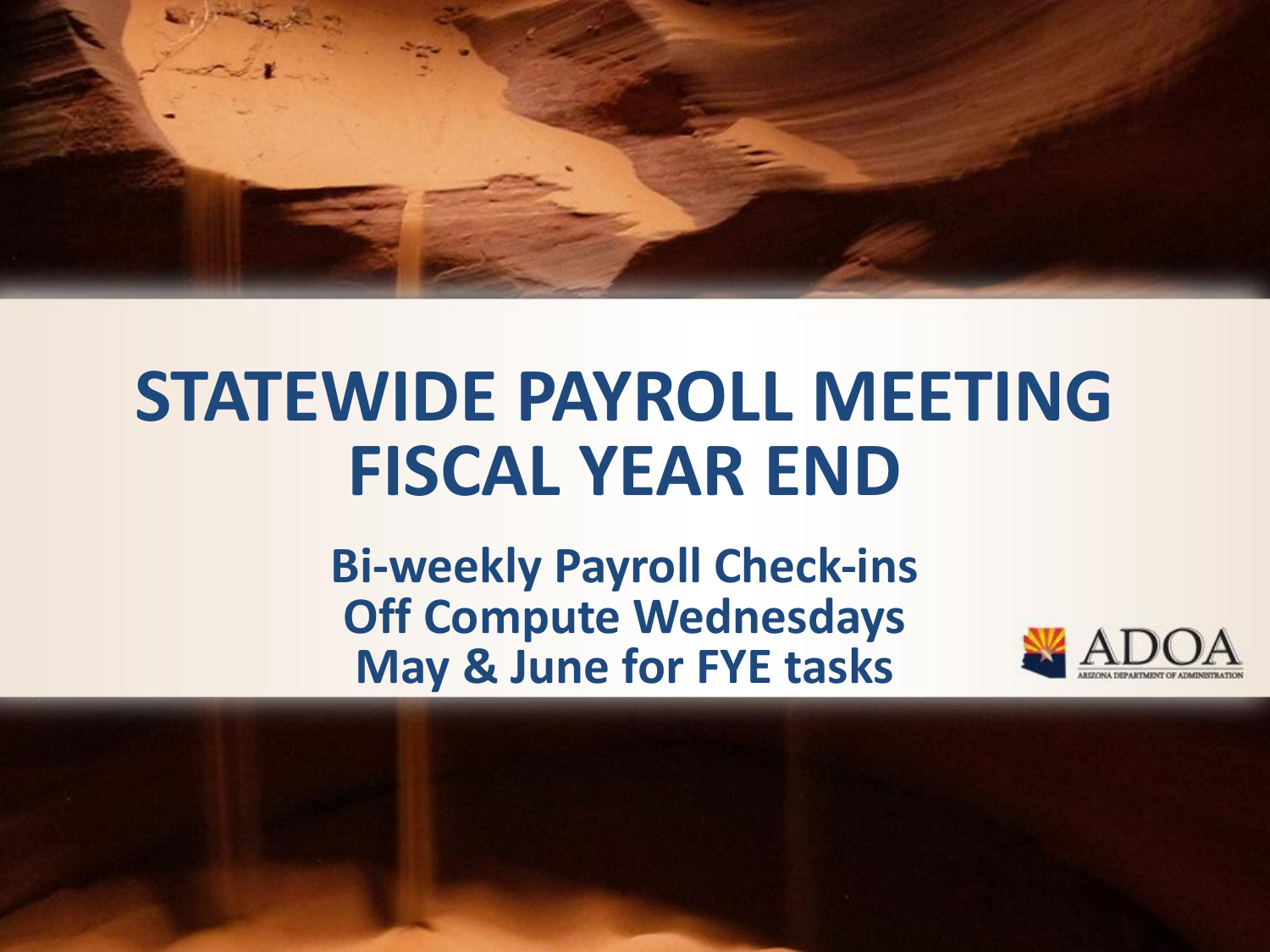## **Introductions**

- Central Payroll
	- Tracey Smith
	- Sam Tekien
	- Lalita Farr
	- Vahn Vo
	- Misty Delgado
	- Everett Rubio
	- Tristen Legate
	- Joy Bridges, RASL
	- Joy Plaster, Garnishments
- Systems Integration
	- John Valentine
	- Brian Dodge
	- Michael Williams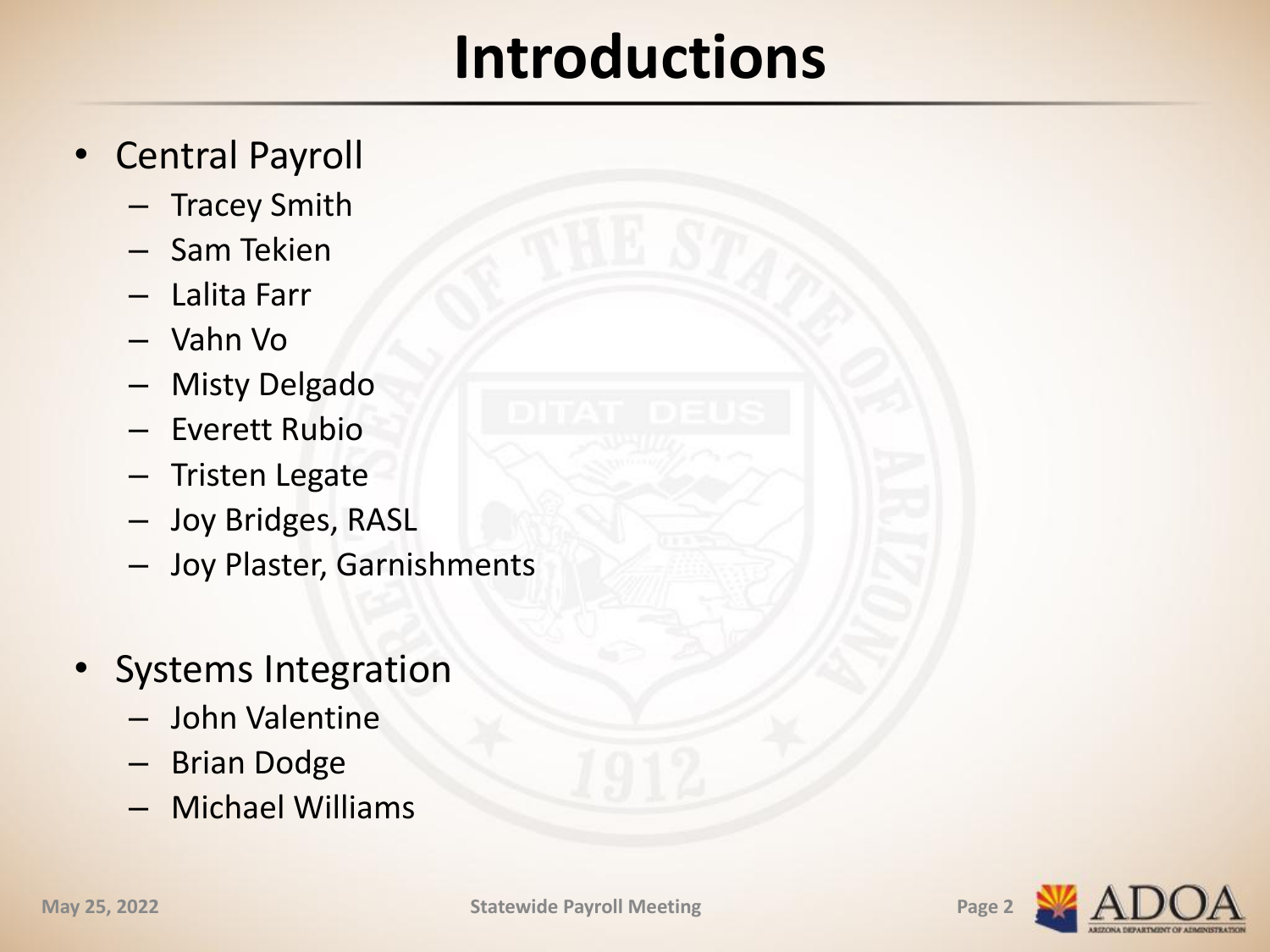## **Contact Information**

- GAO Payroll/RASL <https://gao.az.gov/payroll-rasl/payroll-guide>
- Payroll Calendars
- Retirement Rates
- **[Agency Payroll Resource Contact List](https://gao.az.gov/sites/default/files/APG_II_A_Agency_Payroll_Resource_Contact_List_0.pdf)**
- **[Employee Resource Contact List](https://gao.az.gov/sites/default/files/APG_II_B_Employee_Resource_Contact_List_0.pdf)**
- Send Agency Payroll Contact updates to Central. Payroll@azdoa.gov

|                                  | DOA-GA<br><b>General Accounting Office</b>                                                                                                                                                                                                                                                                                                                                                                                                                                                                                                                                  |                        |
|----------------------------------|-----------------------------------------------------------------------------------------------------------------------------------------------------------------------------------------------------------------------------------------------------------------------------------------------------------------------------------------------------------------------------------------------------------------------------------------------------------------------------------------------------------------------------------------------------------------------------|------------------------|
| Ħ                                | <b>PUBLICATIONS</b><br><b>AFIS</b><br><b>PAYROLL / RASL</b><br><b>FINANCIALS</b><br><b>TRAVEL</b><br><b>RESOURCES</b><br>FEDERAL/COST ACCOUNTING                                                                                                                                                                                                                                                                                                                                                                                                                            | <b>SYST</b>            |
|                                  | <b>Payroll Guide</b>                                                                                                                                                                                                                                                                                                                                                                                                                                                                                                                                                        |                        |
|                                  | <b>TITLE</b>                                                                                                                                                                                                                                                                                                                                                                                                                                                                                                                                                                | LAST<br><b>UPDATED</b> |
| $\overline{A}$                   | Cover Page @   Contents @   Revision History @   Chapter Sheets @   Section Tabs @                                                                                                                                                                                                                                                                                                                                                                                                                                                                                          | 04-2020                |
| $\overline{M}$<br>$\overline{A}$ | A. GAO Statewide Payroll Calendar:<br>2008 @ 2009 @ 2010 @ 2011 @ 2012 @ 2013 @ 2014 @ 2015 @ 2016 @ 2017 @ 2018 @ 2019 @ 2020 @ 2021 @<br>2022<br>B.1 Payroll Tax Tables and EREs:<br>060103 @070103 @010104 @050104 @010105 @070105 @010106 @070106 @010107 @070107 @<br>010108@070108@072108@092608@010109@031009@042309@042909@070109@100509@<br>010110 @ 070110 @ 010111 @ 070111 @ 010112 @ 070112 @ 010413 @ 070113 @ 010114 @ 020714 @<br>070114@010115@070115@010116@070116@070117@010118@080318@010119@032019<br>图 070119图 011520图<br><b>B.2 Retirement Rates</b> | 11-2017<br>$01 - 2020$ |
|                                  | 070117 @ 070118 @ 070119 @                                                                                                                                                                                                                                                                                                                                                                                                                                                                                                                                                  |                        |
| M                                | C. <b>ILL HRIS Pay Code Listing &amp; HRIS Pay Code Listing Compensation Strategies @ &amp; COVID19 Paycode Matrix</b><br>for PR and HR Practitioners @ <b>DPay Code Sort</b>                                                                                                                                                                                                                                                                                                                                                                                               | 04-2020                |
| $\overline{A}$                   | D. HRIS Attendance Code Listing @                                                                                                                                                                                                                                                                                                                                                                                                                                                                                                                                           | 11-2013                |
| R                                | E. HRIS Deduction Codes @ LHRIS Deduction Codes & Deduction Code Sort                                                                                                                                                                                                                                                                                                                                                                                                                                                                                                       | 04-2020                |
| E                                | F. HRIS Forms and Reports Summary<br><b>II. CONTACTS</b>                                                                                                                                                                                                                                                                                                                                                                                                                                                                                                                    | 11-2013                |
| $\mathbf{A}$                     | A. Agency Payroll Resource Contact List @                                                                                                                                                                                                                                                                                                                                                                                                                                                                                                                                   | 12-2016                |
|                                  | $\mathbb{R}$ $\mathbb{R}$ $\mathbb{R}$ $\mathbb{R}$ $\mathbb{R}$ $\mathbb{R}$ $\mathbb{R}$ $\mathbb{R}$ $\mathbb{R}$ $\mathbb{R}$ $\mathbb{R}$ $\mathbb{R}$ $\mathbb{R}$ $\mathbb{R}$ $\mathbb{R}$ $\mathbb{R}$ $\mathbb{R}$ $\mathbb{R}$ $\mathbb{R}$ $\mathbb{R}$ $\mathbb{R}$ $\mathbb{R}$ $\mathbb{R}$ $\mathbb{R}$ $\mathbb{$                                                                                                                                                                                                                                          | or pose                |

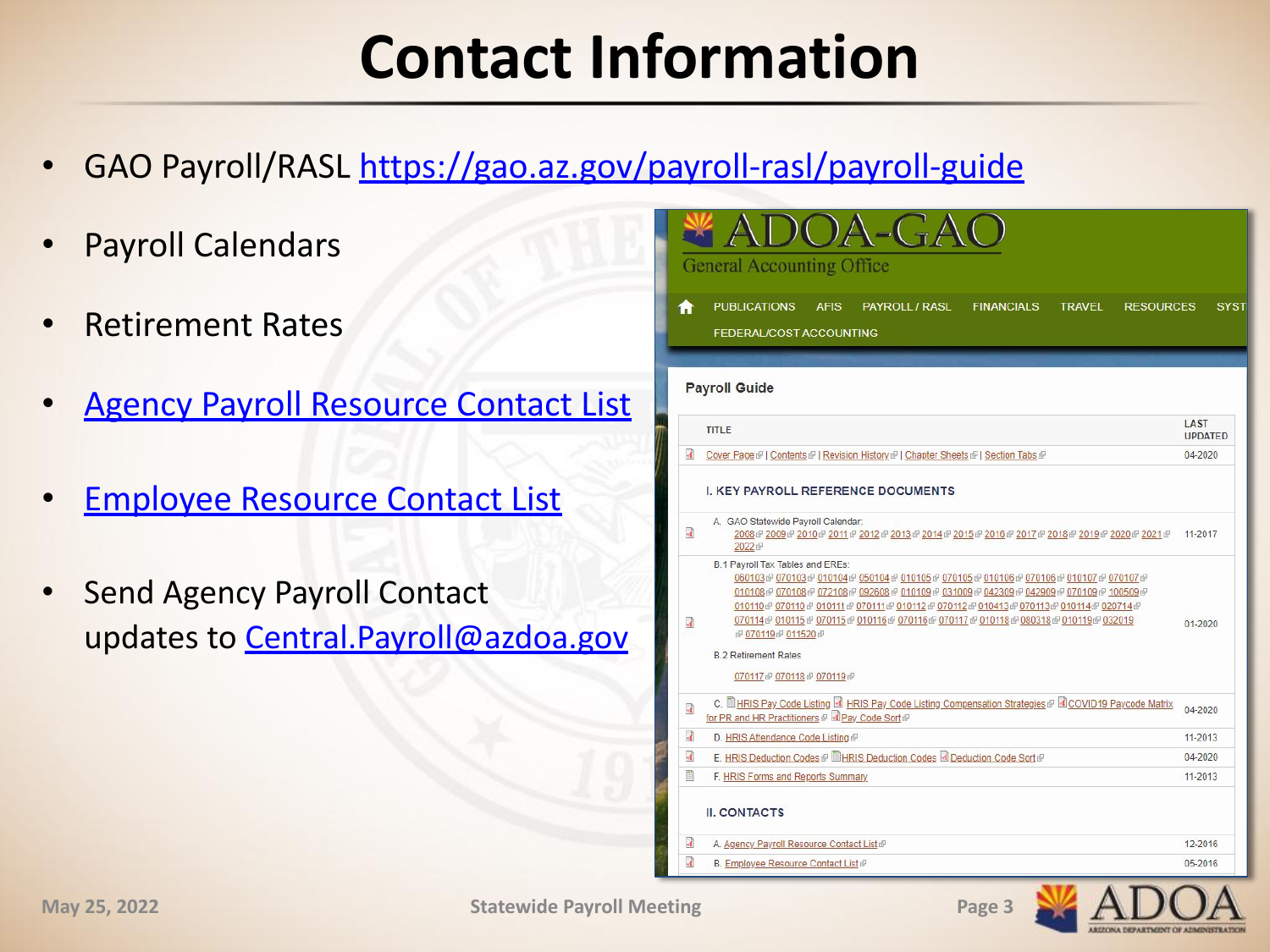## **Website Registration**

### <https://gao.az.gov/register-updates>

SAAM 0010 Requirement:

- Each agency must "Register for Updates" and must ensure that the appropriate personnel in the agency also "Register for Updates." The appropriate personnel in an agency are identified by their roles and responsibilities within the agency and include, minimally:
	- The CFO, any CFO delegates, and Chief Accountant
	- Any user of HRIS
	- Agency P-Card Administrator, Users of the P-Card
	- Agency Travel Card Program Administrator, users of the Central Travel Account

| Agency                                  |  |
|-----------------------------------------|--|
| NON-STATE EMPLOYEE                      |  |
| EIN                                     |  |
| <b>Title</b>                            |  |
| <b>Work Phone Number Extension</b>      |  |
| E-Newsletter*<br><b>GAO</b> eNewsletter |  |
|                                         |  |
|                                         |  |
| What code is in the image? *            |  |

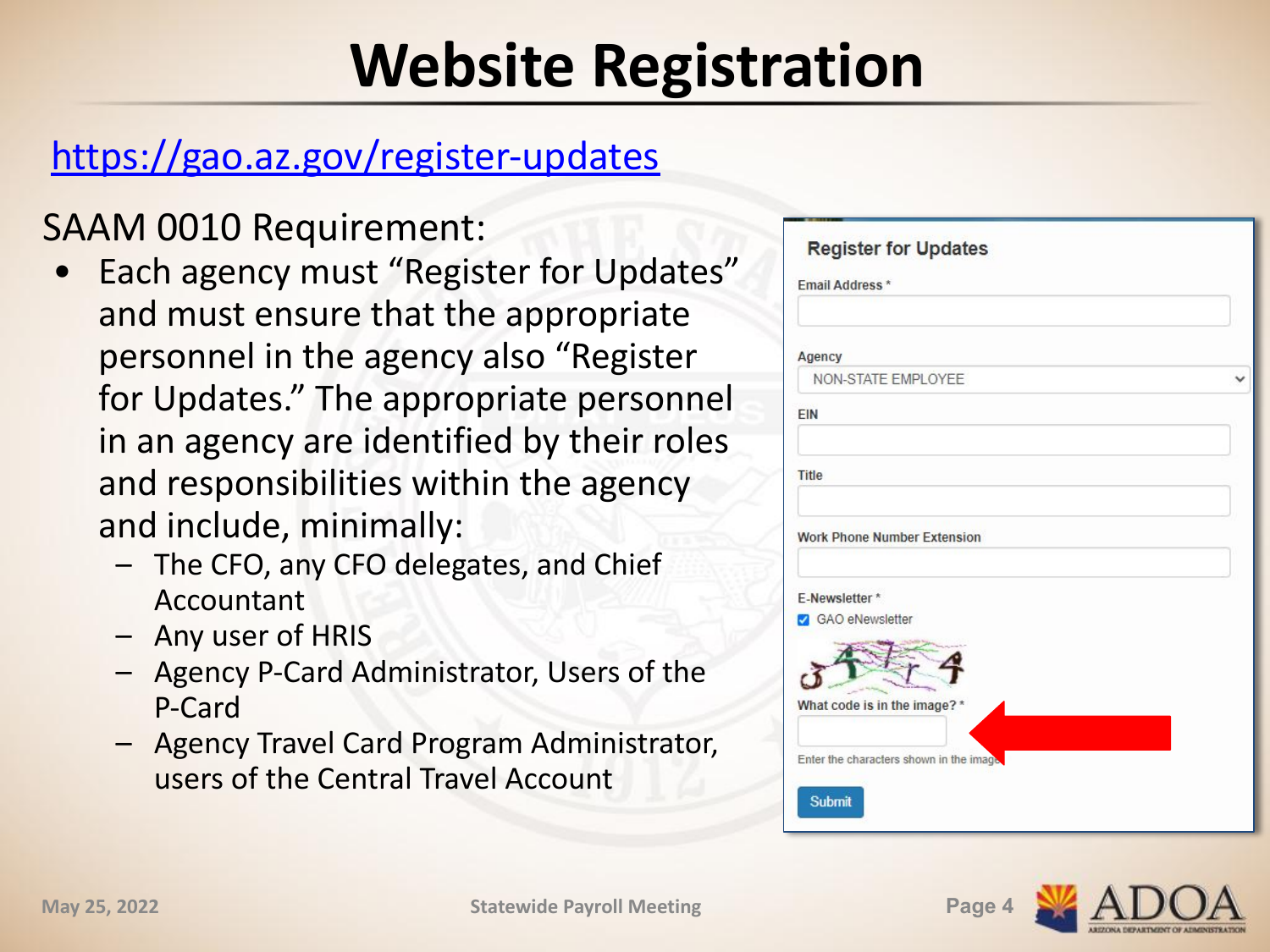# **Recent Accomplishments**

| • Health Impact Program Payments (HIP)                                                                            | [Jan 2022] |
|-------------------------------------------------------------------------------------------------------------------|------------|
| - Processed in conjunction with ADOA-Benefit Services Division (BSD)                                              |            |
| - Paid on January 13, 2022 with employee's regular, bi-weekly paycheck<br>- View 2022 Program on Wellness website |            |
| - New tiered payment schedule based on points                                                                     |            |
| • Data Warehouse: New Reports                                                                                     | [Mar 2022] |
| - Info: EE Historical Daily Time Records, Payroll Employee Group                                                  |            |
| - Monthly: SLFRF CSPP Employee Listing                                                                            |            |
| - Pre-Compute: Pending Time Records: High Hours, Shift Differential                                               |            |
| • Data Warehouse: Reports Renaming                                                                                | [Mar 2022] |
| - Pre-Compute, Post Compute, Informational, Monthly, Annual                                                       |            |
| • Data Warehouse: New Folder                                                                                      | [Mar 2022] |
| - Agency Remote & Virtual Work Reports                                                                            |            |
| • Out of State Worker (OOS) Quarterly Reports                                                                     | [Apr 2022] |
| - 24 Withholding Reports                                                                                          |            |
| - 28 Unemployment Reports                                                                                         |            |
| • BSI Upgrade                                                                                                     | [May 2022] |
| - Mandatory upgrade to tax program behind HRIS                                                                    |            |

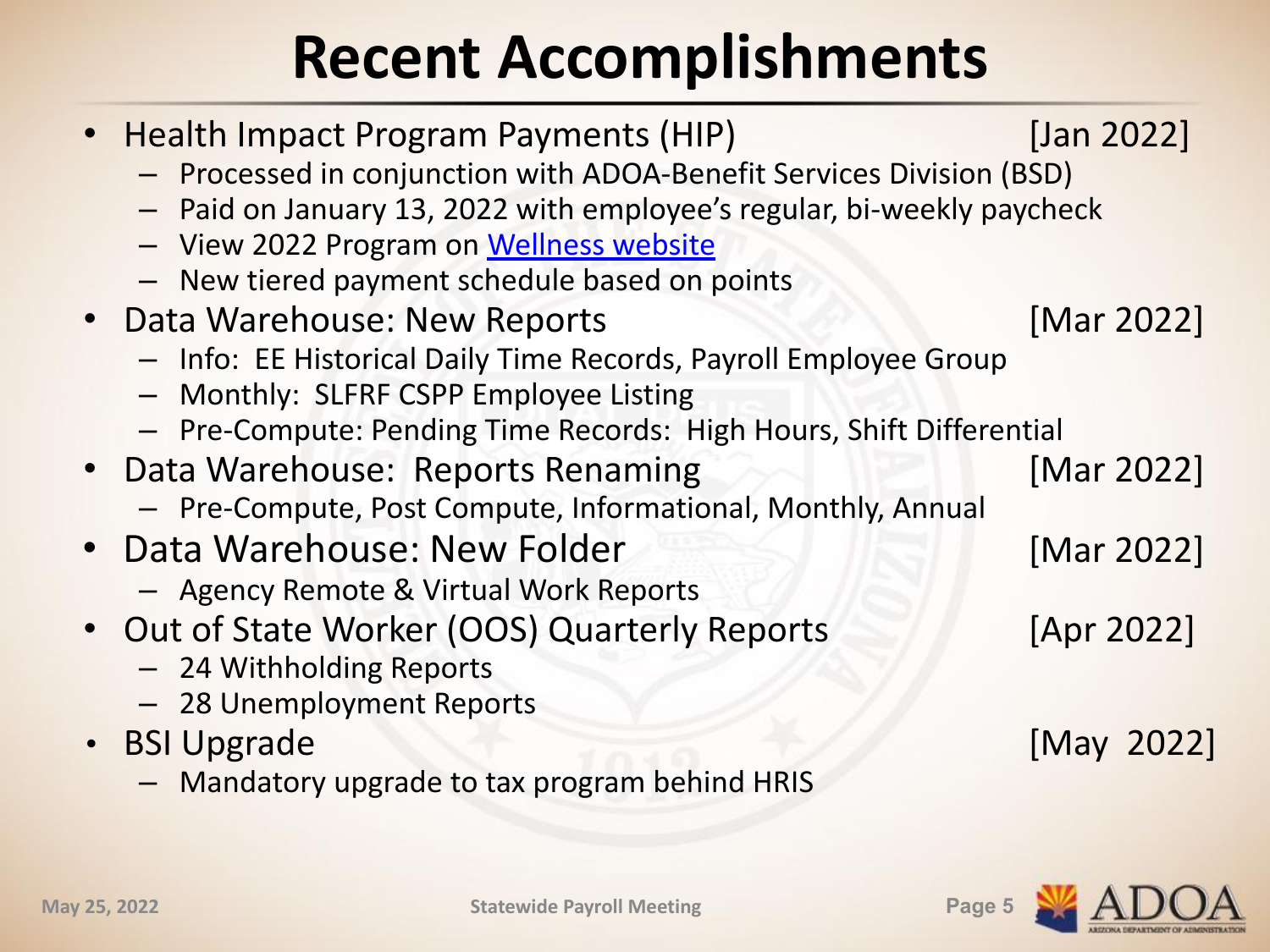# **GAO Policy Updates**

- Updates to Statewide GAO Policies
	- May be effective immediately
		- <https://gao.az.gov/publications/saam>
- New Statewide GAO Policies published as drafts
	- 60 day comment period
		- <https://gao.az.gov/publications/saam/saam-draft>
		- [gaopolicy@azdoa.gov](mailto:gaopolicy@azdoa.gov)
- Publications
	- State of Arizona Accounting Manual (SAAM)
		- SAAM Drafts
			- Topic 50 Travel
			- Topic 55 Payroll
			- Topic 80 Miscellaneous
			- Topic 90 Special Topics

|             | <b>SAAM Drafts</b>   |                                                                                                                                                                                                                                                                                                                                                                                                                                                                                                                                                                                                                 |                    |
|-------------|----------------------|-----------------------------------------------------------------------------------------------------------------------------------------------------------------------------------------------------------------------------------------------------------------------------------------------------------------------------------------------------------------------------------------------------------------------------------------------------------------------------------------------------------------------------------------------------------------------------------------------------------------|--------------------|
| <b>SAAM</b> |                      | <b>SAAM Drafts</b>                                                                                                                                                                                                                                                                                                                                                                                                                                                                                                                                                                                              |                    |
|             | <b>Choose Topic</b>  | SAAM Drafts represent proposed policy statements; they are not policies in effect. Drafts are posted in order to elicit comments from<br>State agencies, employees and others. Comments, suggestions and criticisms should be made in writing and emailed to<br>gaopolicy@azdoa.gov; except for clarification, these emails will not be answered. When referring to a SAAM draft or the paragraphs it<br>contains, the referencing style set forth in SAAM 0005 should be used. All comments are appreciated and will be considered, which does<br>not mean that all comments will be incorporated into policy. |                    |
|             | $-Any -$             | $\checkmark$                                                                                                                                                                                                                                                                                                                                                                                                                                                                                                                                                                                                    |                    |
|             | 70 Grants            |                                                                                                                                                                                                                                                                                                                                                                                                                                                                                                                                                                                                                 |                    |
|             |                      |                                                                                                                                                                                                                                                                                                                                                                                                                                                                                                                                                                                                                 |                    |
|             | <b>SECTION TITLE</b> |                                                                                                                                                                                                                                                                                                                                                                                                                                                                                                                                                                                                                 | <b>POSTED DATE</b> |
|             | 25                   | Internal Control Activities for Pass-through Grantors                                                                                                                                                                                                                                                                                                                                                                                                                                                                                                                                                           | $03 - 25 - 2019$   |
|             | 90 Special Topics    |                                                                                                                                                                                                                                                                                                                                                                                                                                                                                                                                                                                                                 |                    |
|             | <b>SECTION</b>       | <b>TITLE</b>                                                                                                                                                                                                                                                                                                                                                                                                                                                                                                                                                                                                    | <b>POSTED DATE</b> |
|             | 35                   | Leases                                                                                                                                                                                                                                                                                                                                                                                                                                                                                                                                                                                                          | 12-12-2016         |
|             | 36                   | Installment Purchases                                                                                                                                                                                                                                                                                                                                                                                                                                                                                                                                                                                           | 12-12-2016         |

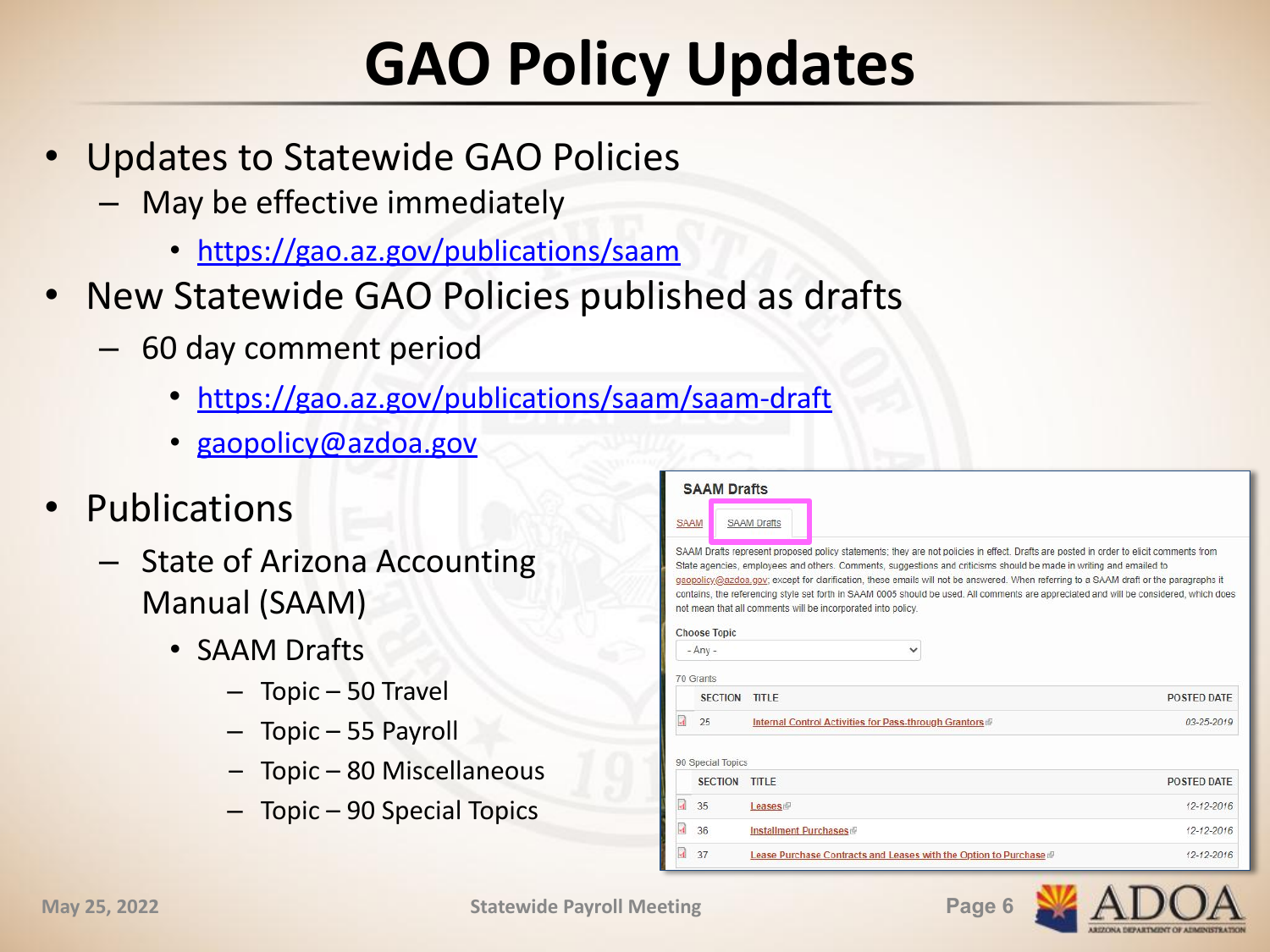# **Legislative & Policy Updates**

- Legislature: <https://www.azleg.gov/>
	- [SB1045:](https://www.psprs.com/uploads/sites/1/SB1045.pdf) PSPRS Health Insurance Plan for Defined Contribution (DC) members. Related to Insurance Subsidy provided by PSPRS
		- 90 days to opt in
			- Active Employees: from 7/1/2022
			- New Employees: from Hire Date
			- First deductions will occur in October for Active Employees as of 7/1/2022
		- Rate: New series of deductions on Retirement Rate Table in APG
			- PSPRS Tier 3 DC: .19% for employee and employer
			- CORP Tier 3 DC: .17% for employee and employer
	- **[SB1084:](https://www.psprs.com/uploads/sites/1/SB1084.pdf) PSPRS Cancer Insurance Premiums** 
		- Continued to be paid for by Agency
		- Employee to be charged Imputed Income on premium (\$50)
		- 3 year phase out of taxability
			- year 1: payment is ⅔ taxable
			- year 2: payment is ⅓ taxable
			- year 3: payment is non-taxable

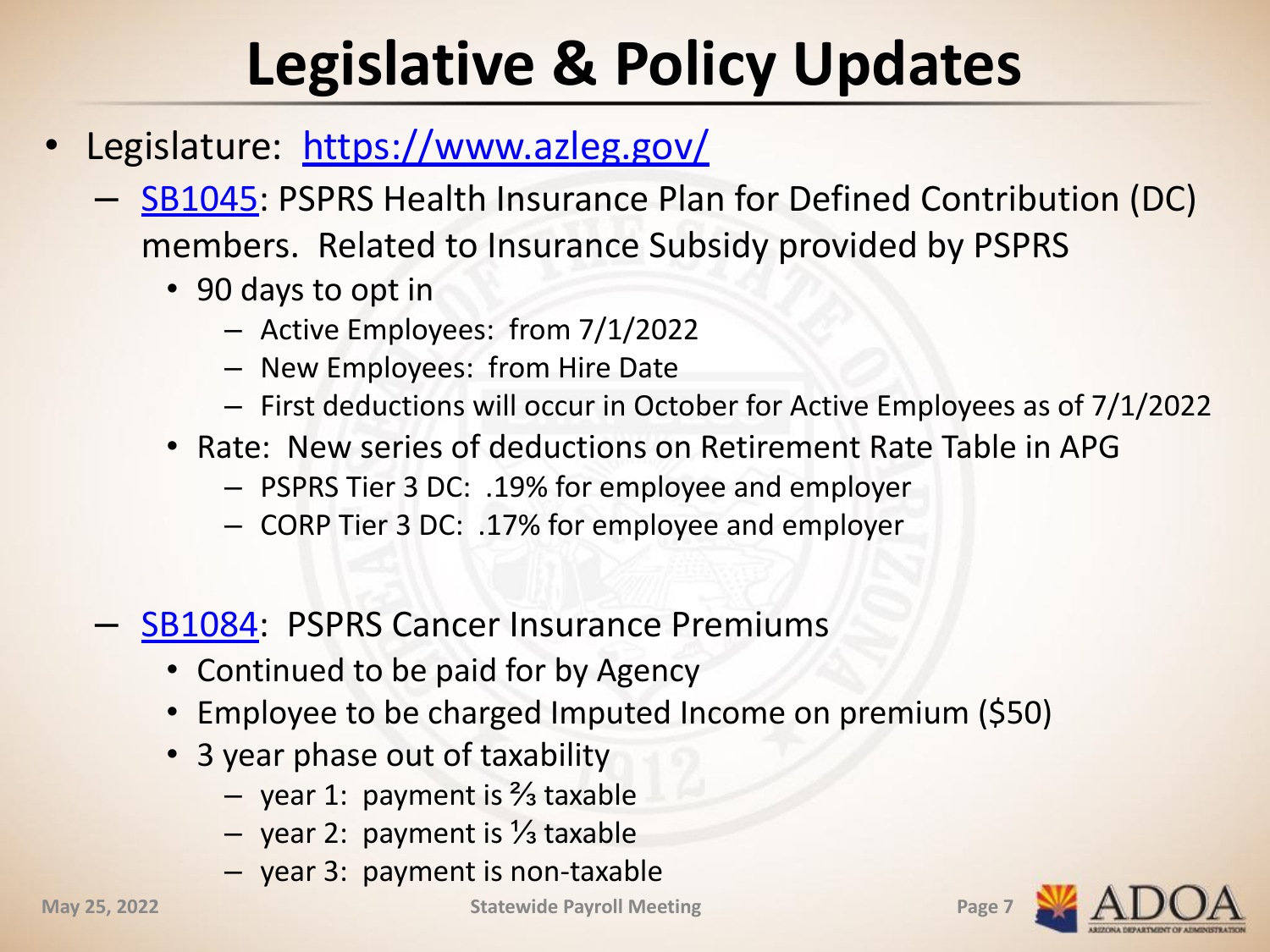# **Legislative & Policy Updates (cont'd)**

- [HB2223](https://www.azleg.gov/legtext/55leg/2R/laws/0151.pdf): National Guard Members on State Active Duty (SAD)
	- Codifies Executive Order signed March 24, 2022
		- Active 30+ days are eligible for same benefits [Federal benefits](https://myarmybenefits.us.army.mil/Benefit-Library/Federal-Benefits/Leave?serv=121)
			- » Leave Accruals: 2.5 days per month
			- » Holiday Leave: 11 holidays per year
	- Eligibility for coverage in ADOA Insurance Plans (no change to A.R.S. §26-158)
- [HB2063](https://apps.azleg.gov/BillStatus/GetDocumentPdf/497983): PSPRS; CORP Reemployment Period
	- Reduces required time away from work from 12 months to 6 months

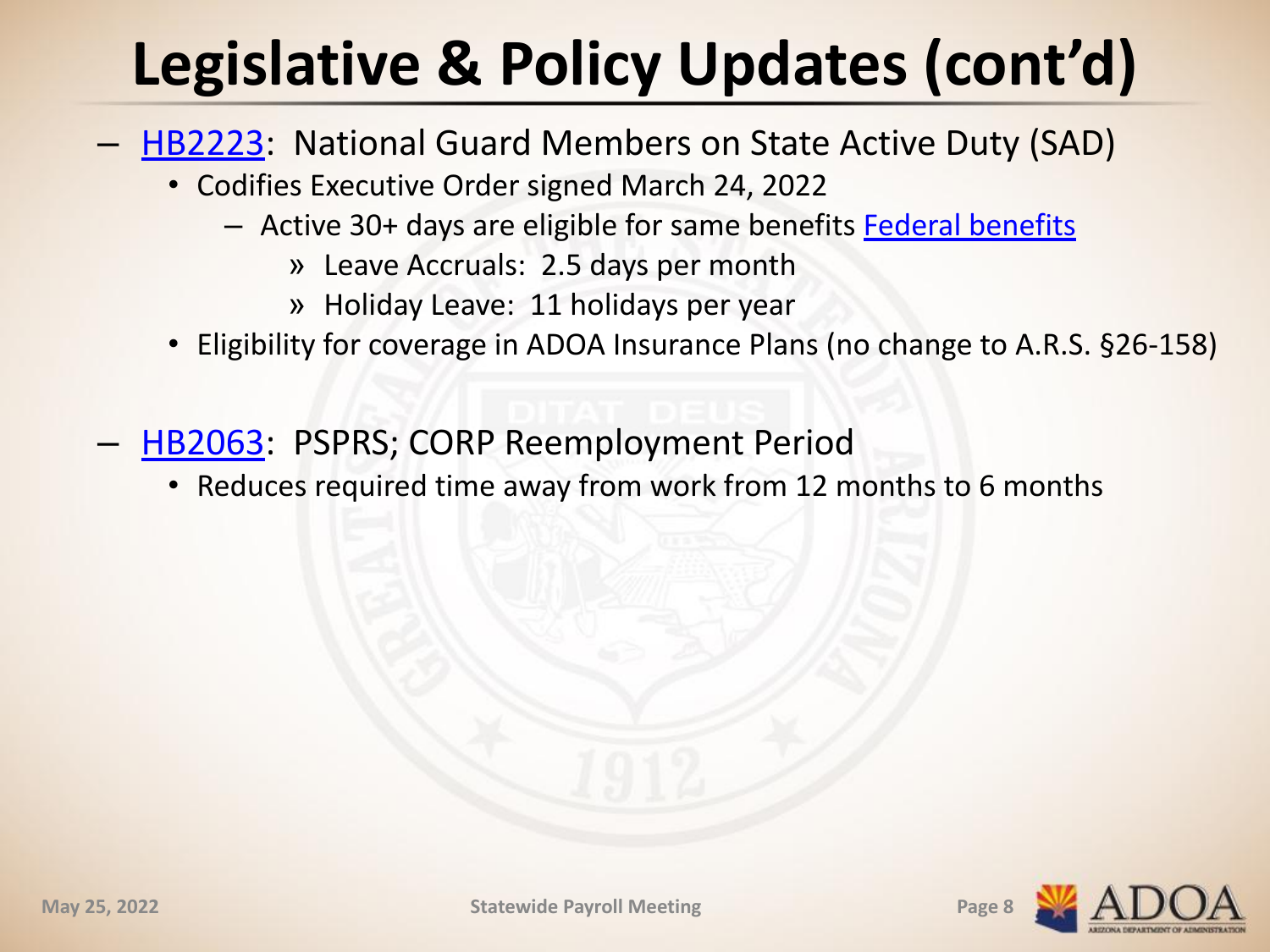# **GAO-70A Overpayment Worksheet**

### **Two Payment Options**

- Deduct from next Paycheck(s)
- 



- 1. Deduct Amount from Next Paycheck(s)
	- Employee signs, GAO-70a scanned to Central. Payroll@azdoa.gov
	- 3901 Misc Recovery Deduction taken from next paycheck. To split recovery over two paychecks, indicate the split in the email.
- 2. Personal payment (Check, Money Order, Cashiers Check)
	- Employee initials
	- Agency deposits payment in AFIS using Object 6199
	- GAO-70a scanned to Central. Payroll@azdoa.gov include AFIS Function on GAO-70a or email
	- GAO will process an AFIS IETBSPR with the Function provided

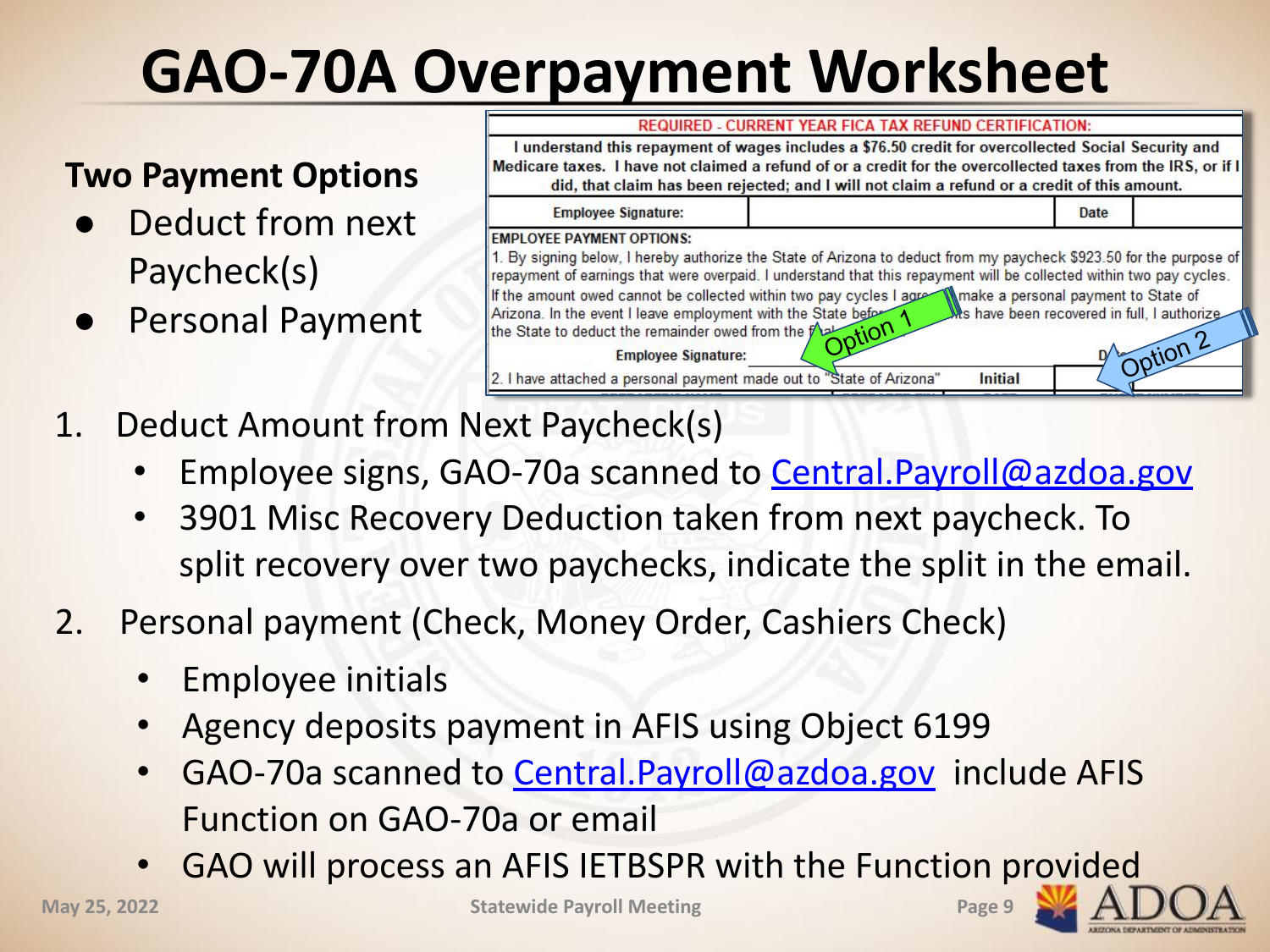## **ASRS Fiscal Year Intent Review**

- State law requires participation in the ASRS when all membership criteria are met. A.R.S. § 38-711.23(b) defines members as
	- "… all employees of an employer who are eligible for membership pursuant to section 38-727 and who are engaged to work at least twenty weeks in each fiscal year and at least twenty hours each week."
- At the beginning of each fiscal year, a review of these types of employees needs to be done to determine and document the employer's intent regarding ASRS 20/20 criteria
	- Intent of employment at the beginning of the new fiscal year or when a job change occurs
- Monitor employees for 20/20 criteria
	- Use "**ASRS Eligibility Review (code 9) Report**" in the Data Warehouse

\*NOTE: Any arrears contributions for FY22 that are not collected by 6/30 must be collected through the Contributions Not Withheld (CNW) process

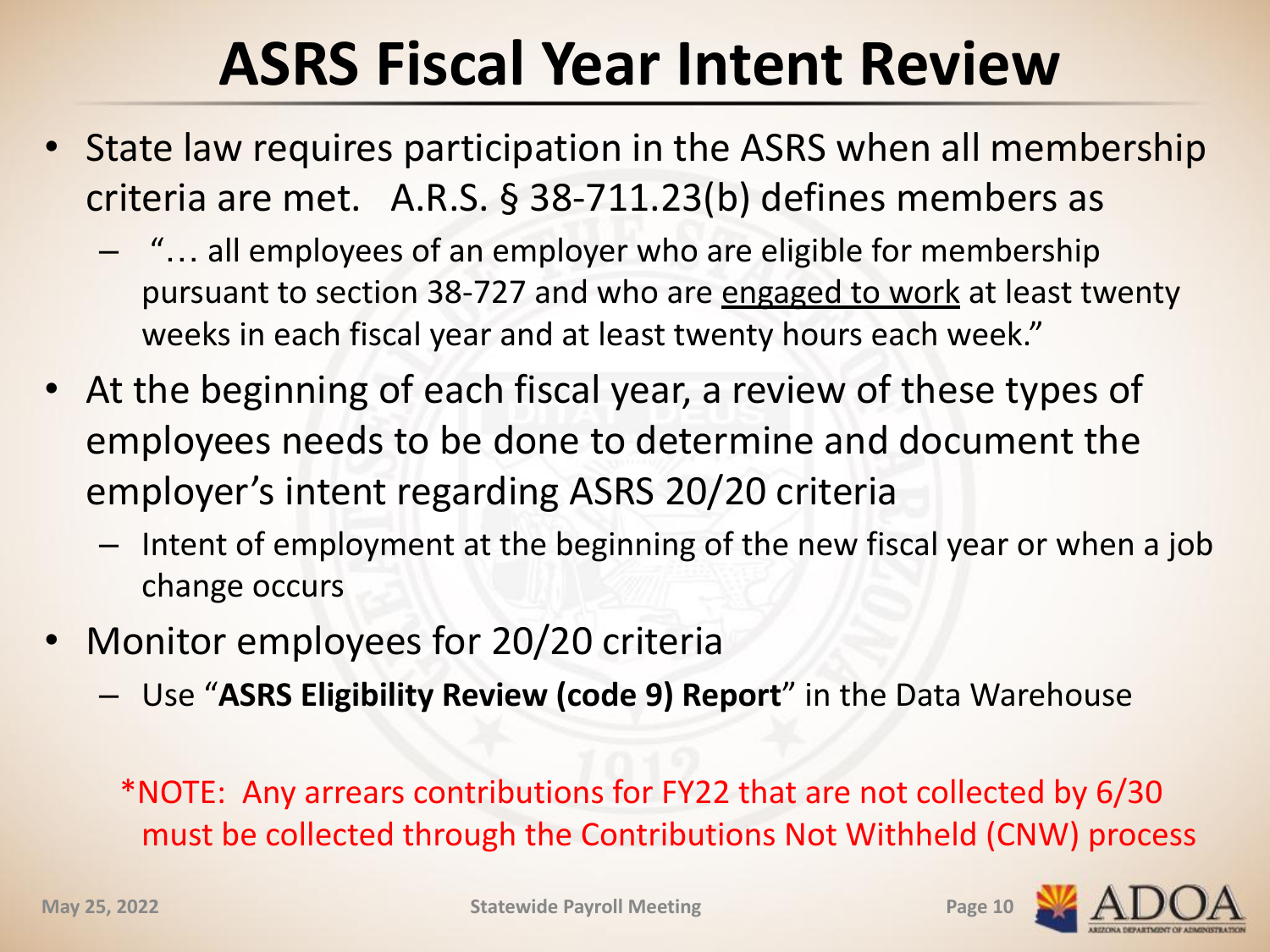# **ASRS 20/20**

- Should be completed each fiscal year
	- Intent can change
- Filed in the employee's file
- Signed off on by someone "in the know" of the intent
	- Supervisor
	- Manager
	- Human Resources

**State of Arizona Arizona Department of Administration General Accounting Office** 

#### **ASRS 20/20 CERTIFICATION** OF EMPLOYER INTENT FOR CURRENT FISCAL YEAR

#### **INSTRUCTIONS**

State law requires participation in the ASRS when all membership criteria are met. A.R.S. § 38-711.23(b) defines members as "... all employees of an employer who are eligible for membership pursuant to section 38-727 and who are engaged to work at least twenty weeks in each fiscal year and at least twenty hours each week."<br>In order to determine if a particular employee is "engaged to work 20/20", we need to

understand if you intend that the employee will work 20/20 in the current fiscal year based on the terms of employment and intended duration. Consider any changes that are believed to occur in the current fiscal year. If no substantial changes to their current work hours are expected to occur, consider the employee's actual work history in the prior fiscal year as an indicator of what they may likely work in the current fiscal year.

Once completed, send this form to your Agency Human Resources or Personnel Office for processing. Agency H.R.: Ensure the

employee's HR11 Retirement Code is appropriate given the intent indicated below. If you have any questions, please contact GAO Central Payroll at Central, Pavroll@azdoa.gov.

| EIN | <b>Employee Name</b>                                                                                                                                                                            | Position                                                  |                                                                                                                                                | <b>FTE</b> | <b>Work Schedule</b> |
|-----|-------------------------------------------------------------------------------------------------------------------------------------------------------------------------------------------------|-----------------------------------------------------------|------------------------------------------------------------------------------------------------------------------------------------------------|------------|----------------------|
|     | Individuals with personal knowledge of the employer's intent should indicate the agency's intent below.                                                                                         |                                                           |                                                                                                                                                |            |                      |
|     | The agency <b>ANTICIPATES</b> that <b>FOR THE CURRENT FISCAL YEAR</b> , the employee listed above:                                                                                              |                                                           |                                                                                                                                                |            |                      |
|     | WILL WORK                                                                                                                                                                                       | at least twenty weeks for at least twenty hours each week |                                                                                                                                                |            |                      |
|     |                                                                                                                                                                                                 |                                                           | [Provide any information about FTE, position, work schedule, work projects, expected employment duration, etc, that is known as this time. You |            |                      |
|     |                                                                                                                                                                                                 |                                                           |                                                                                                                                                |            |                      |
|     | can attach additional information if needed.]                                                                                                                                                   |                                                           |                                                                                                                                                |            |                      |
|     |                                                                                                                                                                                                 |                                                           |                                                                                                                                                |            |                      |
|     |                                                                                                                                                                                                 |                                                           |                                                                                                                                                |            |                      |
|     |                                                                                                                                                                                                 |                                                           |                                                                                                                                                |            |                      |
|     |                                                                                                                                                                                                 |                                                           |                                                                                                                                                |            |                      |
|     | WILL NOT WORK                                                                                                                                                                                   |                                                           | at least twenty weeks for at least twenty hours each week.                                                                                     |            |                      |
|     | (Provide any information about FTE, position, work schedule, work projects, expected employment duration, etc, that is known as this time. You<br>can attach additional information if needed.) |                                                           |                                                                                                                                                |            |                      |
|     |                                                                                                                                                                                                 |                                                           |                                                                                                                                                |            |                      |
|     |                                                                                                                                                                                                 |                                                           |                                                                                                                                                |            |                      |
|     |                                                                                                                                                                                                 |                                                           |                                                                                                                                                |            |                      |
|     |                                                                                                                                                                                                 |                                                           |                                                                                                                                                |            |                      |
|     | I am authorized on behalf of my agency to make this certification.                                                                                                                              |                                                           |                                                                                                                                                |            |                      |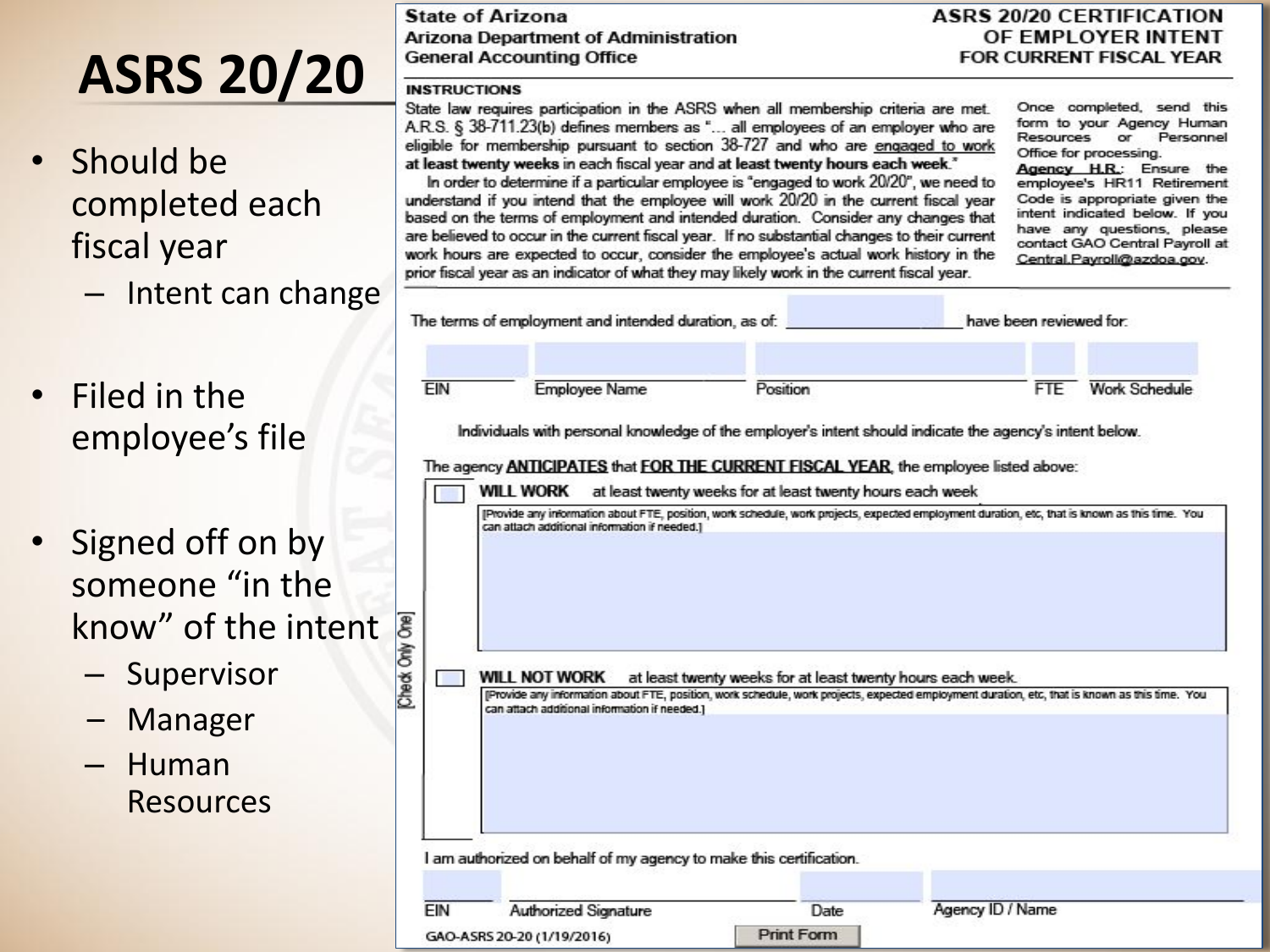# **ASRS 20/20 Tracking**

### **ASRS Eligibility Review**

### **(code 9) Report**

(Data Warehouse)

- All employees on the report must be tracked for ASRS 20/20 Membership
- Employees with ASRS ACR are excluded from report

**STATE OF ARIZONA** 

**DEPT OF ADMINISTRATION** 

06/30/2021

**ASRS 20/20 HOURS TRACKING** 

QE

**Yes Timerecords processed** 

 $1Q\overline{=}$ 

QË

AD Q<sup>E</sup>

R20

 $1 +$ Yv

 $T2$   $Q\overline{=}$ 

07/01/2020

Q=

 $\Box$ 

R2 Q<sup>3</sup>

 $U2$   $Q\equiv$ 

**Numeric by EIN** 

Company

Agency

Process Level

**Per End Date** 

Pay Class

**Term Status** 

PR197 Run

**Period Hour Limit Weekly Hour Limit** 

**Employee Sequence** 

### **ZR230 Time Record Edit Detail**

(HRIS on Demand)

- Report displays total hours by week for each pay period
- Run for entire agency or specific process level
- ZR230 Parameters for ASRS 20/20 Tracking
	- **–** Pay Class MUST BE **R20**
	- Per End Date: **Fiscal Year**
	- Term Status: **T2, R2 U2**
	- Period/Weekly Hour Limit: **Leave blank**
	- PR197 Run: **Yes**

|          |      |              |          |                       | Hours |                |  |             |                   |           |
|----------|------|--------------|----------|-----------------------|-------|----------------|--|-------------|-------------------|-----------|
| Employee | Name | Position     | Job Code | Schedule Grade Status |       |                |  | Week1 Week2 | Total             | Per End 1 |
|          |      |              |          |                       |       |                |  |             |                   |           |
|          |      | SAD000345678 | S10049   | AREG                  |       | S5             |  |             | 40.00 40.00 80.00 | 05/03/19  |
|          |      | SAD000234567 | AUN02199 | ASRINTERN             | 01    | D <sub>2</sub> |  |             | 22.00 20.00 42.00 | 05/03/19  |
|          |      | SAD000578910 | AUN02199 | ASRINTERN             | 01    | D <sub>2</sub> |  |             | 16.00 15.00 31.00 | 05/03/19  |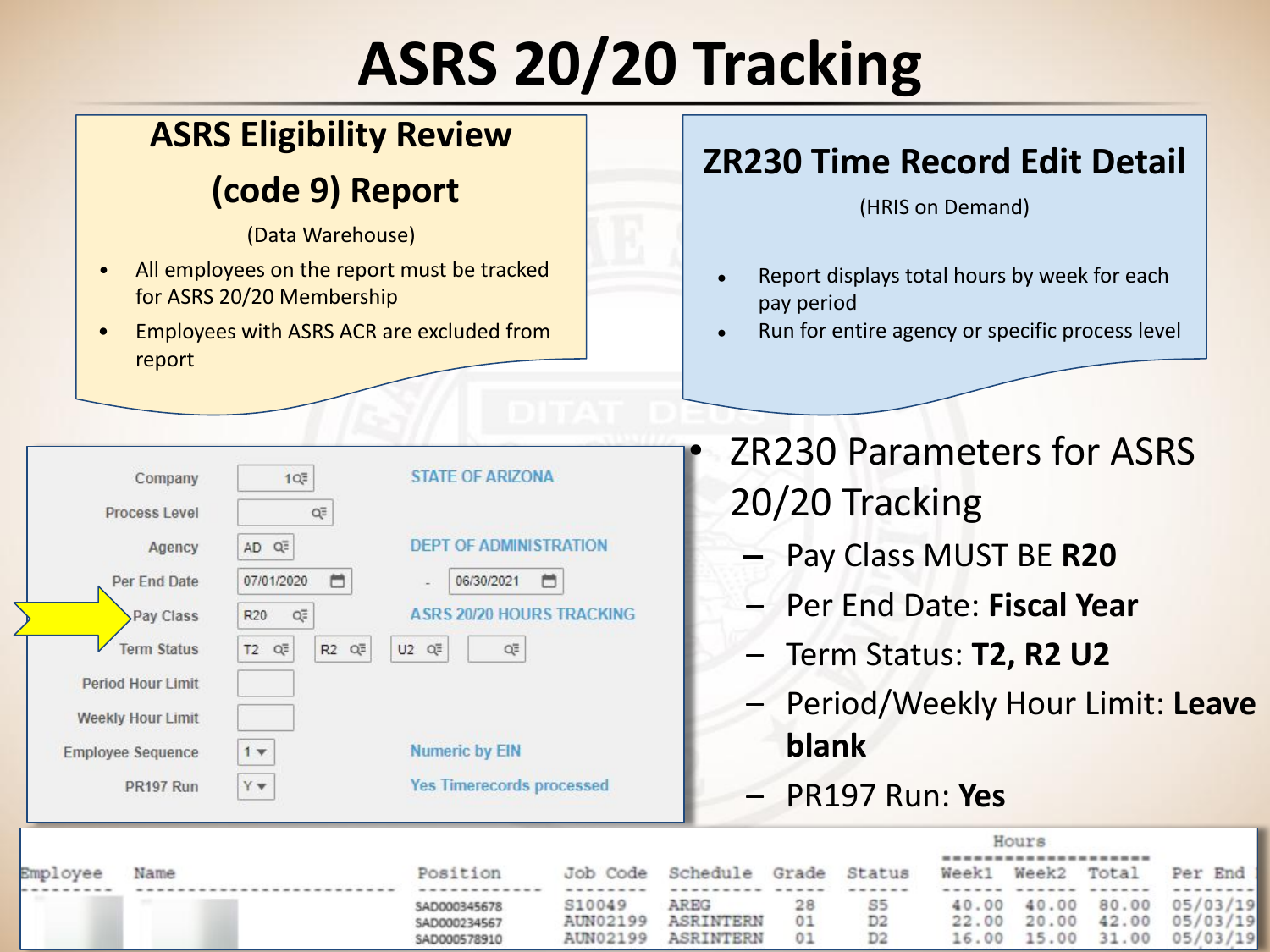### **Overtime Impacts of Bonuses (U.S. Dept of Labor)**

- Non-Discretionary (most bonuses)
	- Must be allocated for overtime and retirement purposes
	- Announced to employees to encourage them to work more steadily, rapidly or efficiently and bonuses designed to encourage them to remain with the facility
		- Attendance bonuses (Retention Incentive), individual or group production bonuses (Goal Based Incentive), bonuses for quality and accuracy of work (Merit Based Incentive), bonuses contingent upon the employee's continuing employment until the time the payment is to be made (Retention Incentive). They must be included in the regular rate of pay
- Discretionary (surprise bonus to the employee)
	- §778.211: "Sums paid in recognition of services performed during a given period if \*\*\* (a) both the fact the payment and the amount of the payment are determined at the sole discretion of the employer at or near the end of the period not pursuant to a contract, agreement or promise causing the employee to expect such payment regularly \*\*\*"
		- Discretionary in one year may not mean it is discretionary in subsequent years
		- Not announced in advance. Fully earned when announced, such as a SPOT award
		- Few bonuses are discretionary under FLSA

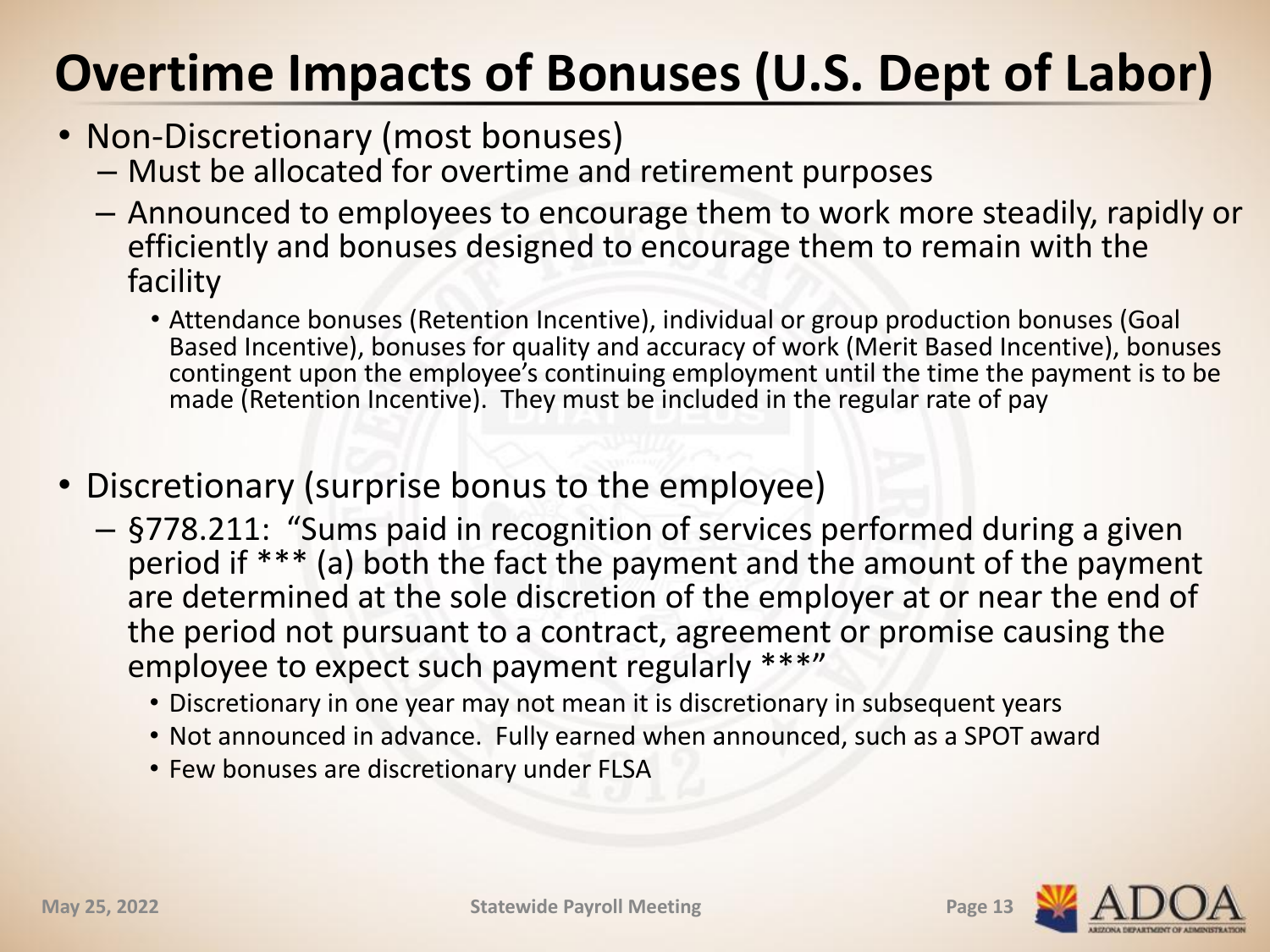## **Compensation Strategies**

- Please coordinate with Agency Leadership and ADOA Human Resources to ensure Incentive Payments can be paid as intended
	- Email [Central.Payroll@azdoa.gov](mailto:Central.Payroll@azdoa.gov) to coordinate timing
- Authorized non-discretionary incentives such as merit and goal based incentives need to be allocated weekly over the time period your employee was working to earn.
- Deadline: Incentive Payments should not be scheduled for the June 30th payroll.
	- If any error occurs, there is **NO** time to correct in FY22
	- No manual warrants are authorized for incentive payments

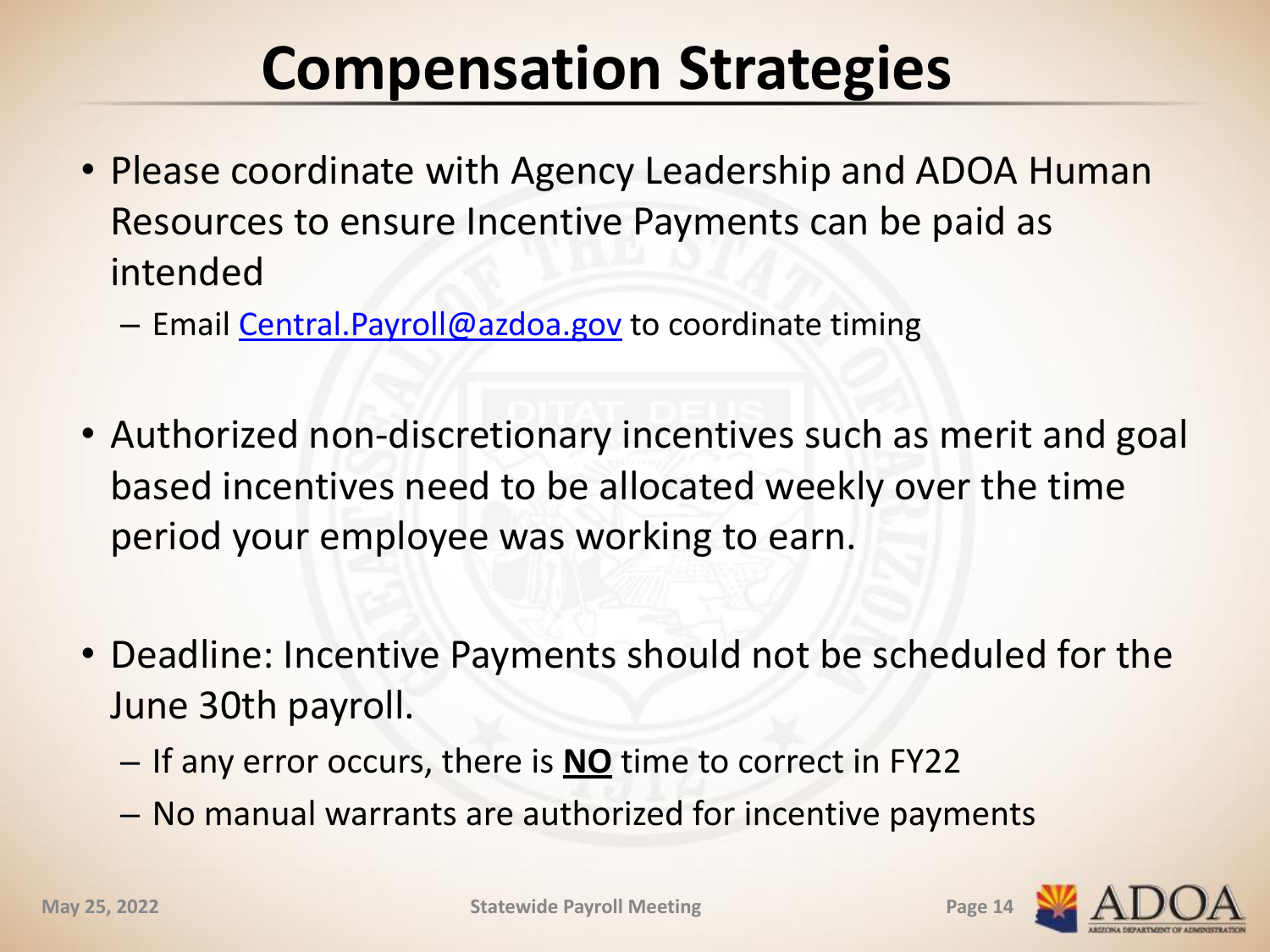## **HRIS Statewide ETE Items**

- June 23rd Noon
	- ETE Template custom uploads are due to GAO
	- Email: [Central.Payroll@azdoa.gov](mailto:Central.Payroll@azdoa.gov)
- June 25th 6:00 PM
	- ETE Cutoff for all agencies
- June 26th 7:00 AM
	- ETE Interface scheduled for Sunday with FY22 labor
- June 27th morning
	- Updating Account Template Sub-Account (BFY) 2022 to (BFY) 2023
- July 9th 6:00 PM
	- Templates must be updated by the ETE deadline
	- HRIS is view only on July 1st, YES (ETE) still available for update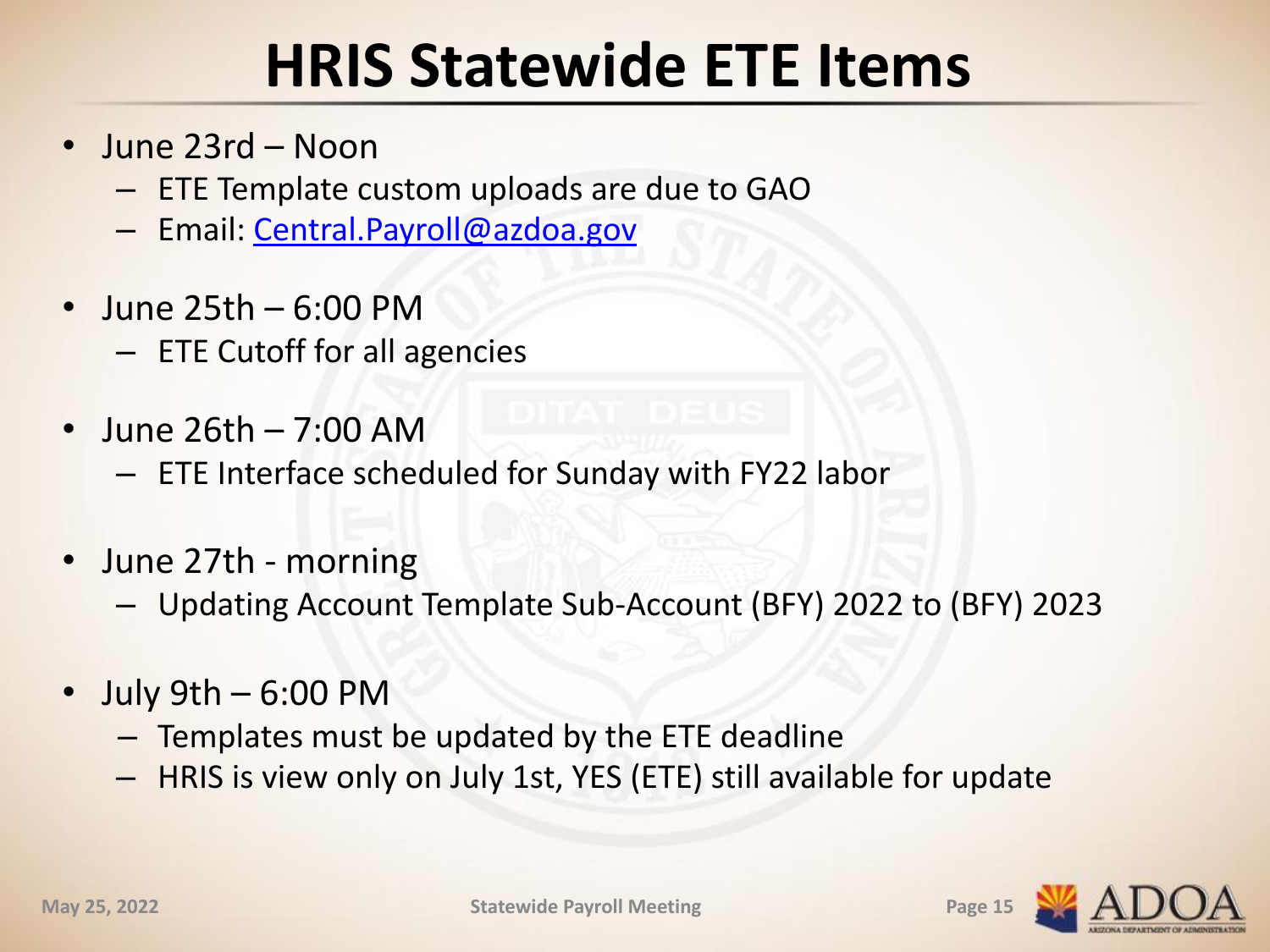# **Handwrites through Fiscal Year End**

- Should be kept to a minimum to avoid PEDF1 document rejects on the Document Catalog
- Travel & Other Reimbursement handwrites allowed June 15-30, 2022 – Minimum handwrite threshold lowered from \$100 to \$10
- GAO will be verifying cash and appropriation availability in AFIS
- July 1st HRIS is view only, no manual warrants.
- July 5th going forward, manual warrants may default to BFY23

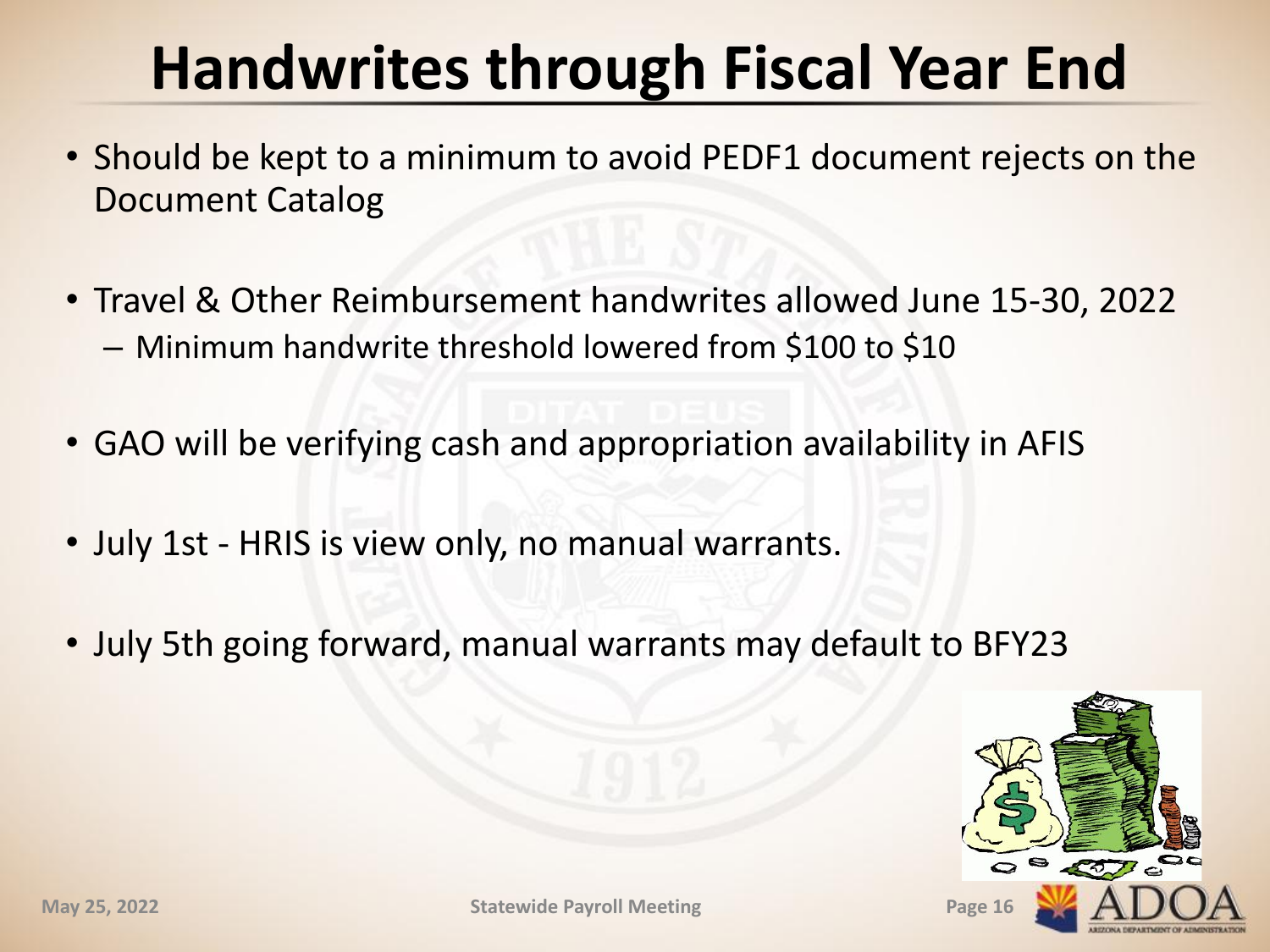# **HRIS Labor Distribution**

- After June 22nd, any **new** AFIS accounting elements to be used for HRIS labor distribution on the first pay cycle must be entered as FY23
- The System Integration team will download all FY23 AFIS COA elements (associated with HRIS Labor Distribution) on June 22nd, for a one-time manual upload to HRIS on June 23rd
	- Therefore, BFY23 AFIS COA elements for HRIS Labor Distribution should be set up no later than June 21st
	- The manual upload will ensure FY23 labor distribution elements are established in HRIS prior to the updating of ETE Account Templates on Monday, June 27th
- Through June 27th, FY22 Chart of Accounts (COA) elements will be transmitted to HRIS (during the nightly batch processing)
- Beginning June 28th, only FY23 AFIS profiles will be interfaced to HRIS; FY22 elements will no longer be included on the nightly interface

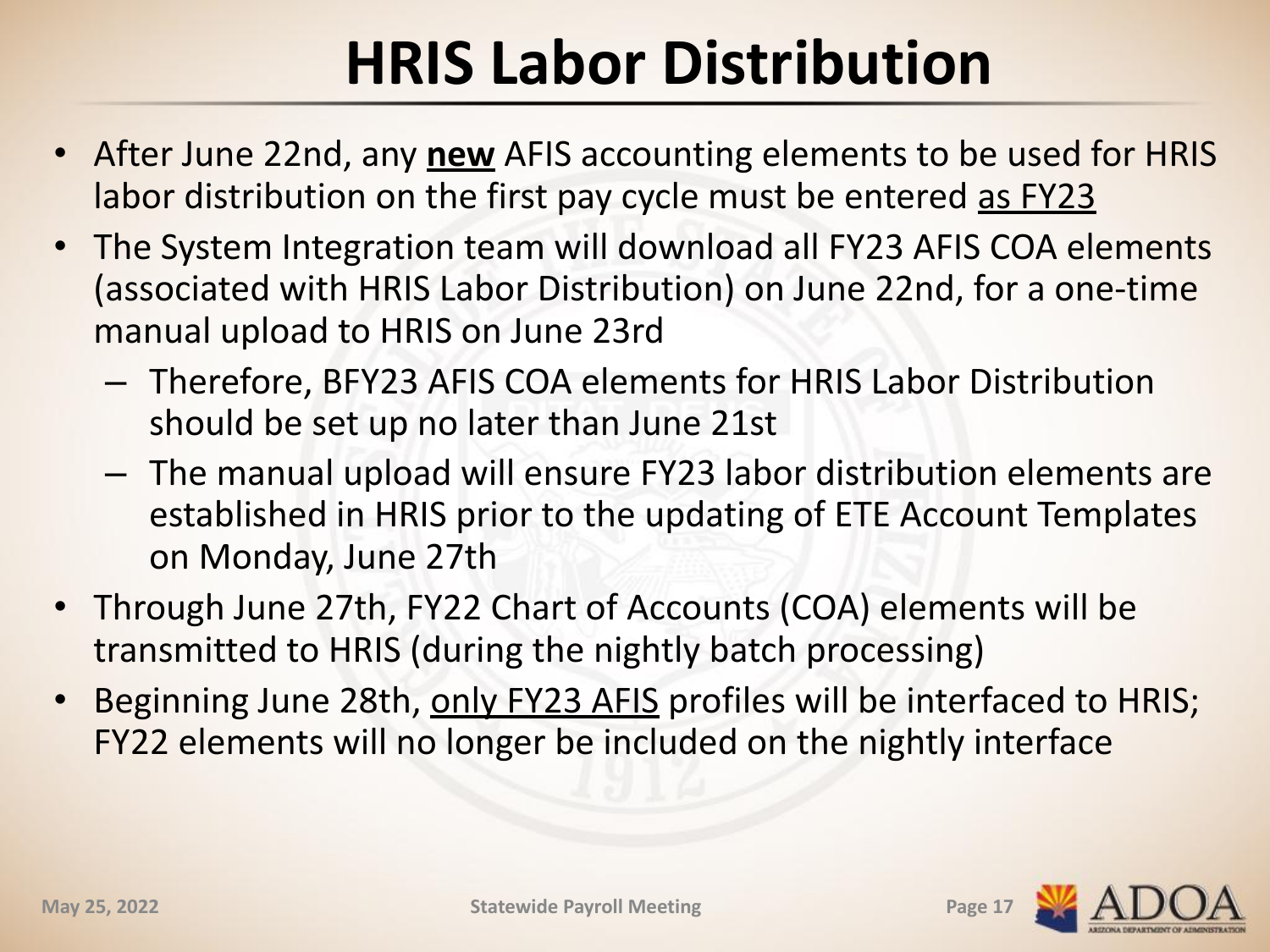## **HRIS Statewide Position Update**

- July 2nd 3rd
	- XP02/ZP02 Update
		- Updating Sub-Account (BFY) 2022 to (BFY) 2023
		- Update Position labor distribution elements based on Agency requests/submittals
			- Send requests/custom uploads with subject line "HRIS POSITION UPDATES" to [GAOSystemSupport@azdoa.gov](mailto:GAOSystemSupport@azdoa.gov) no later than June 27, 2022
		- Errors must be fixed by July 8, 2022 to avoid rejects of time entry and ETE
- July 1st HRIS View Only, No Handwrites
	- Perform time entry activities a day early if possible
	- XR23.3 Update
		- Updating Sub-Account (BFY) 2022 to (BFY) 2023
		- Update Multiple Labor Distribution elements based on Agency requests/submittals
			- Send requests/custom uploads with subject line "HRIS POSITION UPDATES" to [GAOSystemSupport@azdoa.gov](mailto:GAOSystemSupport@azdoa.gov) no later than June 27, 2022
		- Errors must be fixed by July 12, 2022 (2:00 PM)

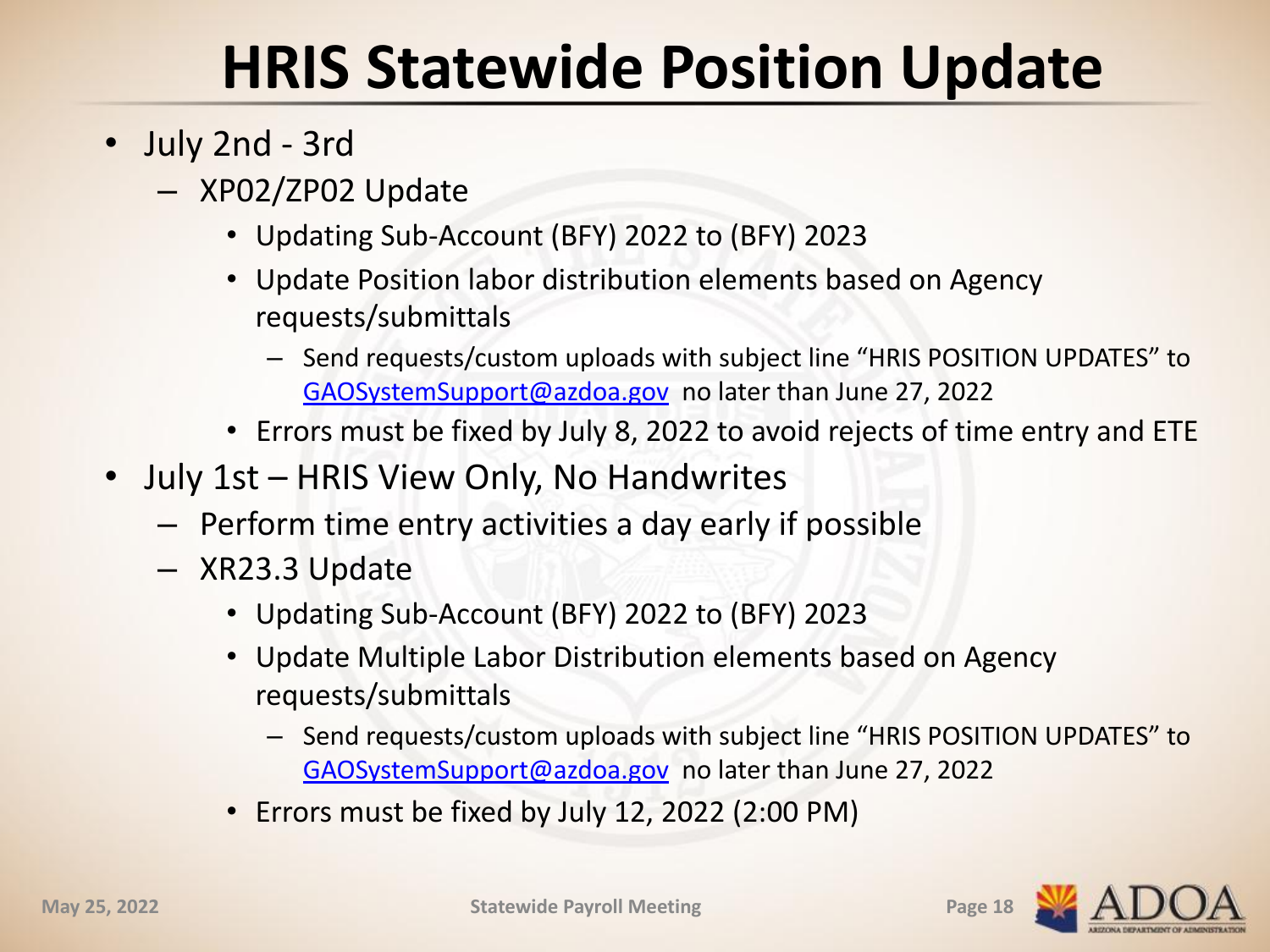## **Payroll Corrections - AFIS PEDF1 documents**

- All AFIS PEDF1 documents in rejected status, must be finalized by July 9, 2022.
- GAO will be monitoring PEDF1 records to ensure they are being posted in a timely manner.
- Please contact your GAO AFIS Liaison for assistance, or to discuss any compliance issues.

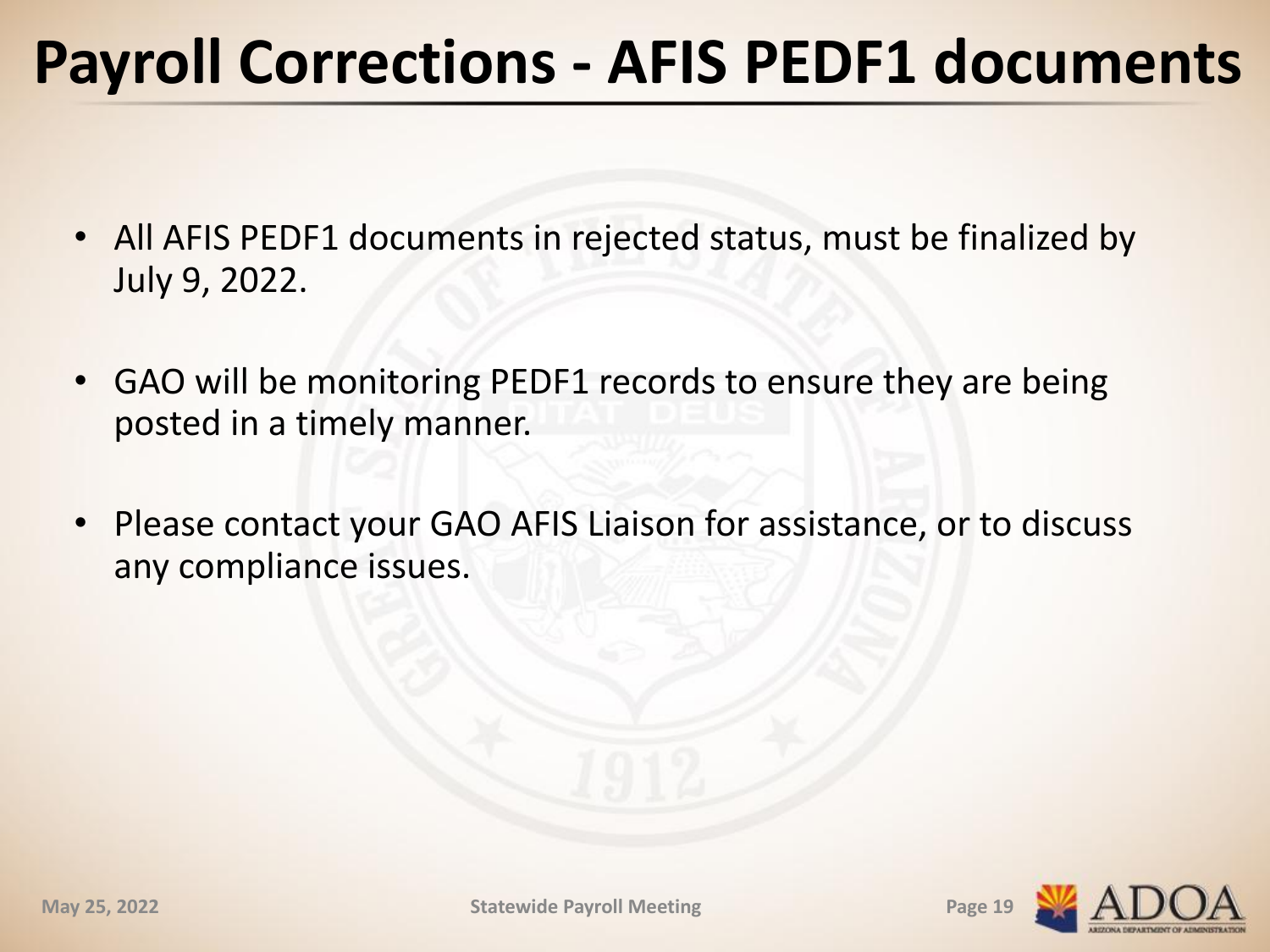| <b>HRIS Critical Dates - June - July 2022</b>       |    |                                                                                                                                   |                                                                                             |    |                                                                            |                |                                                                                      |                      |                                                                           |                |                                                                                       |
|-----------------------------------------------------|----|-----------------------------------------------------------------------------------------------------------------------------------|---------------------------------------------------------------------------------------------|----|----------------------------------------------------------------------------|----------------|--------------------------------------------------------------------------------------|----------------------|---------------------------------------------------------------------------|----------------|---------------------------------------------------------------------------------------|
| Sunday                                              |    | Monday                                                                                                                            | Tuesday                                                                                     |    | Wednesday                                                                  |                | Thursday                                                                             |                      | Friday                                                                    |                | Saturday                                                                              |
| 29<br><b>ETE INTERFACE</b><br>7 AM                  | 30 | <b>MEMORIAL DAY</b><br><b>HOLIDAY</b>                                                                                             | 31<br>Agency:<br>Check ZR530/Z8636<br><b>ETE EXTRACT</b>                                    | 1  | <b>JUNE</b>                                                                | $\overline{2}$ | PAYDAY 11                                                                            | 3                    |                                                                           | 4              |                                                                                       |
|                                                     |    | OB SERVED                                                                                                                         | error reports<br>COMPUTE                                                                    |    |                                                                            |                |                                                                                      |                      |                                                                           |                |                                                                                       |
| 5                                                   | 6  |                                                                                                                                   | 7                                                                                           | 8  |                                                                            | 9              |                                                                                      | 10                   | <b>PAY PERIOD END</b>                                                     | 11             | <b>PAY PERIOD BEGIN</b><br><b>ETE CUTOFF 6PM</b>                                      |
| 12                                                  | 13 |                                                                                                                                   | 14                                                                                          | 15 |                                                                            | 16             | PAYDAY 12                                                                            | 17                   |                                                                           | 18             |                                                                                       |
| <b>ETE INTERFACE</b><br>7 AM                        |    | Адепоу:<br>Check ZR530/Z 8536<br><b>ETE EXTRACT</b><br>error reports                                                              | Agency:<br>Check ZR630/Z8635<br><b>ETE EXTRACT</b><br>error reports                         |    |                                                                            |                |                                                                                      |                      |                                                                           |                |                                                                                       |
| 19                                                  | 20 |                                                                                                                                   | COMPUTE<br>21                                                                               | 22 | <b>HRIS VIEW ONLY</b>                                                      | 23             |                                                                                      | 24                   |                                                                           | 25             | PAY PERIOD BEGIN                                                                      |
|                                                     |    |                                                                                                                                   |                                                                                             |    | <b>PRIOR YEAR</b><br><b>ADJUSTMENTS</b><br><b>UNTIL 10 AM</b>              |                | Upload FY23<br><b>Labor Distribution</b><br>Elements<br>to HRI3                      |                      |                                                                           |                |                                                                                       |
|                                                     |    |                                                                                                                                   |                                                                                             |    | Download FY23<br><b>Labor Distribution</b><br><b>Elements</b><br>from AFIS |                | Agency Deadline:<br><b>ETE Templates</b><br>Due to<br>central payroll dezdos.<br>gov |                      | <b>PAY PERIOD END</b>                                                     |                | <b>ETE CUTOFF SPM</b>                                                                 |
| 26                                                  | 27 |                                                                                                                                   | 28                                                                                          | 29 |                                                                            | 30             | PAYDAY 13                                                                            | $\ddot{\phantom{1}}$ | <b>JULY</b>                                                               | $\overline{2}$ |                                                                                       |
|                                                     |    | <b>Agency Deadline:</b><br>Requests for Position &<br>Multiple Labor Distribution<br>uploads due to<br>gaosystemsupport@azdoa.gov | Only FY23 COA<br>Elements Interfaced<br>from AFIS to HRIS                                   |    |                                                                            |                | <b>LAST CHANCE TO PAY</b><br>IN FY22 NOON<br><b>DEADLINE</b>                         |                      | Statewide Updates:<br>New Retirement Rates                                |                | XP/ZP02 8UB ACCOUNT<br><b>BFYI UPDATED TO 2023</b>                                    |
| <b>ETE INTERFACE</b><br><b>7 AM</b>                 |    | Аделоу:<br>Check ZR530/Z 8636<br><b>ETE EXTRACT</b><br>error reports                                                              | Agency:<br>Check ZR630/Z8635<br><b>ETE EXTRACT</b><br>error reports                         |    |                                                                            |                |                                                                                      |                      | XR23.3 SUB ACCOUNT<br>BFY) UPDATED TO 2023                                |                |                                                                                       |
|                                                     |    | <b>ETE Templates Uploaded</b><br>with FY23 by GAO                                                                                 | <b>COMPUTE</b>                                                                              |    |                                                                            |                |                                                                                      |                      | <b>HRIS VIEW ONLY</b><br><b>NO HANDWRITE 8</b>                            |                | <b>ETE CUTOFF 6PM</b>                                                                 |
| 3                                                   | 4  |                                                                                                                                   | 5                                                                                           | 6  |                                                                            | 7              |                                                                                      | 8                    |                                                                           | 9              | <b>PAY PERIOD BEGIN</b>                                                               |
| <b>XPIZP02 SUB ACCOUNT</b><br>(BFY) UPDATED TO 2023 |    | <b>4TH OF JULY</b><br><b>HOLIDAY</b>                                                                                              | Begin keying for<br>7/14/22 payday                                                          |    |                                                                            |                | AGENCY:<br>FIX XR23.3 ERRORS                                                         |                      | AGENCY:<br><b>FIX XP02/ZP02</b><br><b>UPDATE ERRORS</b><br>PAY PERIOD END |                | Last Day to update ETE<br>Templatec FY23 before<br>Interface<br><b>ETE CUTOFF SPM</b> |
| 10                                                  | 11 |                                                                                                                                   | 12                                                                                          | 13 |                                                                            | 14             | PAYDAY 14                                                                            | 15                   |                                                                           | 16             |                                                                                       |
| <b>ETE INTERFACE</b><br>7 AM                        |    | Арепоу:<br>Check ZR530/Z8636<br><b>ETE EXTRACT</b>                                                                                | Agency:<br>Check ZR630/Z8636<br><b>ETE EXTRACT</b>                                          |    |                                                                            |                |                                                                                      |                      |                                                                           |                |                                                                                       |
| 17                                                  | 18 |                                                                                                                                   | <b>COMPUTE</b><br>19                                                                        | 20 |                                                                            | 21             | 1st Pay Day FY23                                                                     | 22                   |                                                                           |                | 23 PAY PERIOD BEGIN                                                                   |
|                                                     |    |                                                                                                                                   |                                                                                             |    |                                                                            |                |                                                                                      |                      | <b>PAY PERIOD END</b>                                                     |                | <b>ETE CUTOFF SPM</b>                                                                 |
| 24<br><b>ETE INTERFACE</b><br><b>7 AM</b>           | 25 | Agency:<br>Check ZR630/Z8636<br><b>ETE EXTRACT</b><br>error reports                                                               | 26<br>Agency:<br>Check ZR630/Z8635<br><b>ETE EXTRACT</b><br>error reports<br><b>COMPUTE</b> | 27 |                                                                            | 28             | PAYDAY 16                                                                            | 29                   |                                                                           | 30             |                                                                                       |